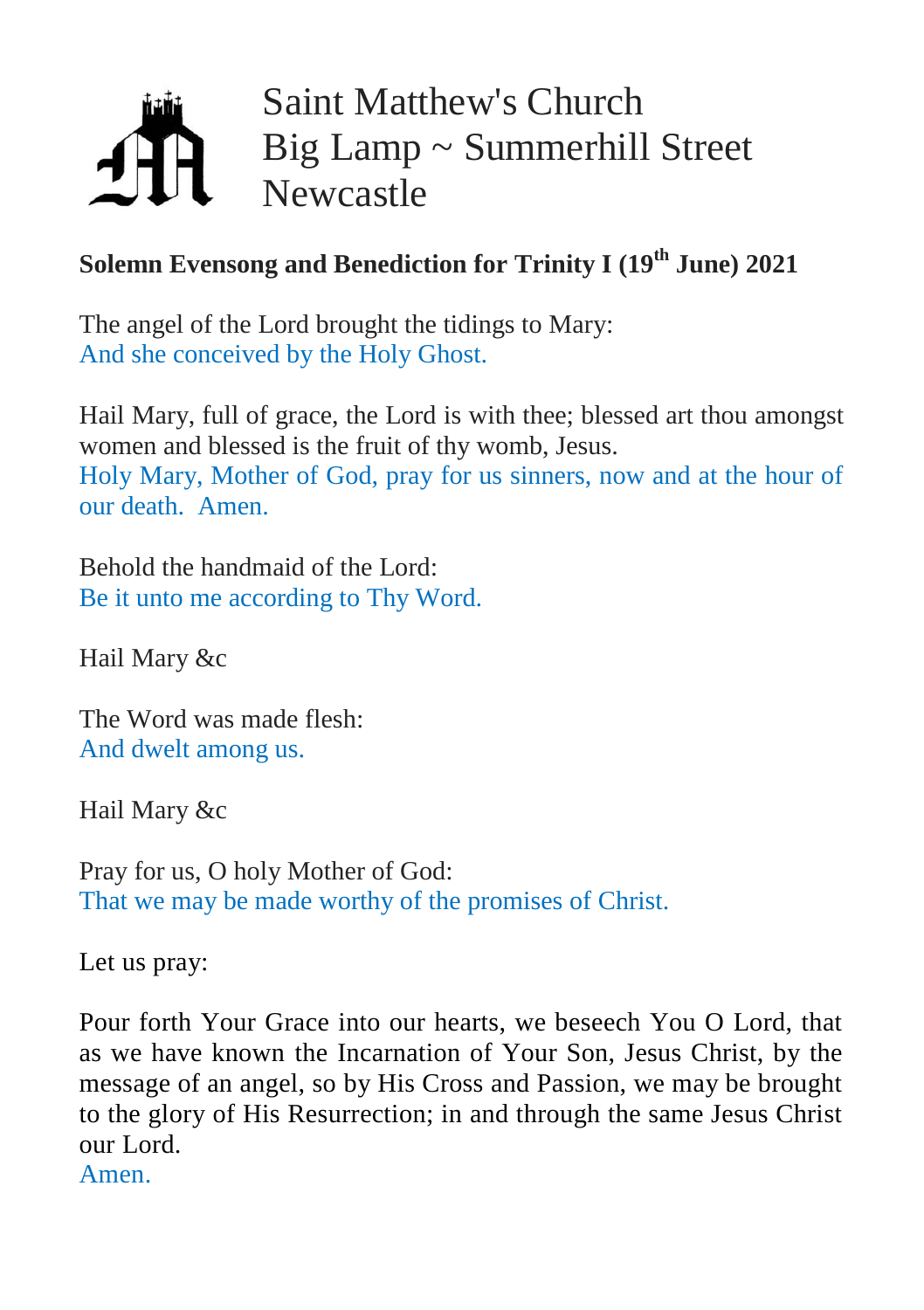O Lord, open thou our lips. And our mouth shall shew forth thy praise. O God, make speed to save us. O Lord, make haste to help us. Glory be to the Father, and to the Son, and to the Holy Ghost; As it was in the beginning, is now, and ever shall be, world without end. Amen. Praise ye the Lord. The Lord's Name be praised.

Glory to Thee, my God, this night For all the blessings of the light; Keep me, O keep me, King of kings, Beneath Thy own almighty wings.

Forgive me, Lord, for Thy dear Son, The ill that I this day have done, That with the world, myself and Thee, I, ere I sleep, at peace may be.

Teach me to live, that I may dread The grave as little as my bed; Teach me to die, that so I may Rise glorious at the aweful day.

O may my soul on Thee repose, And with sweet sleep my eyelids close, Sleep that may me more vigorous make To serve my God when I awake.

Praise God from Whom all blessings flow, Praise Him all creatures here below, Praise Him above, ye heavenly host, Praise Father, Son and Holy Ghost.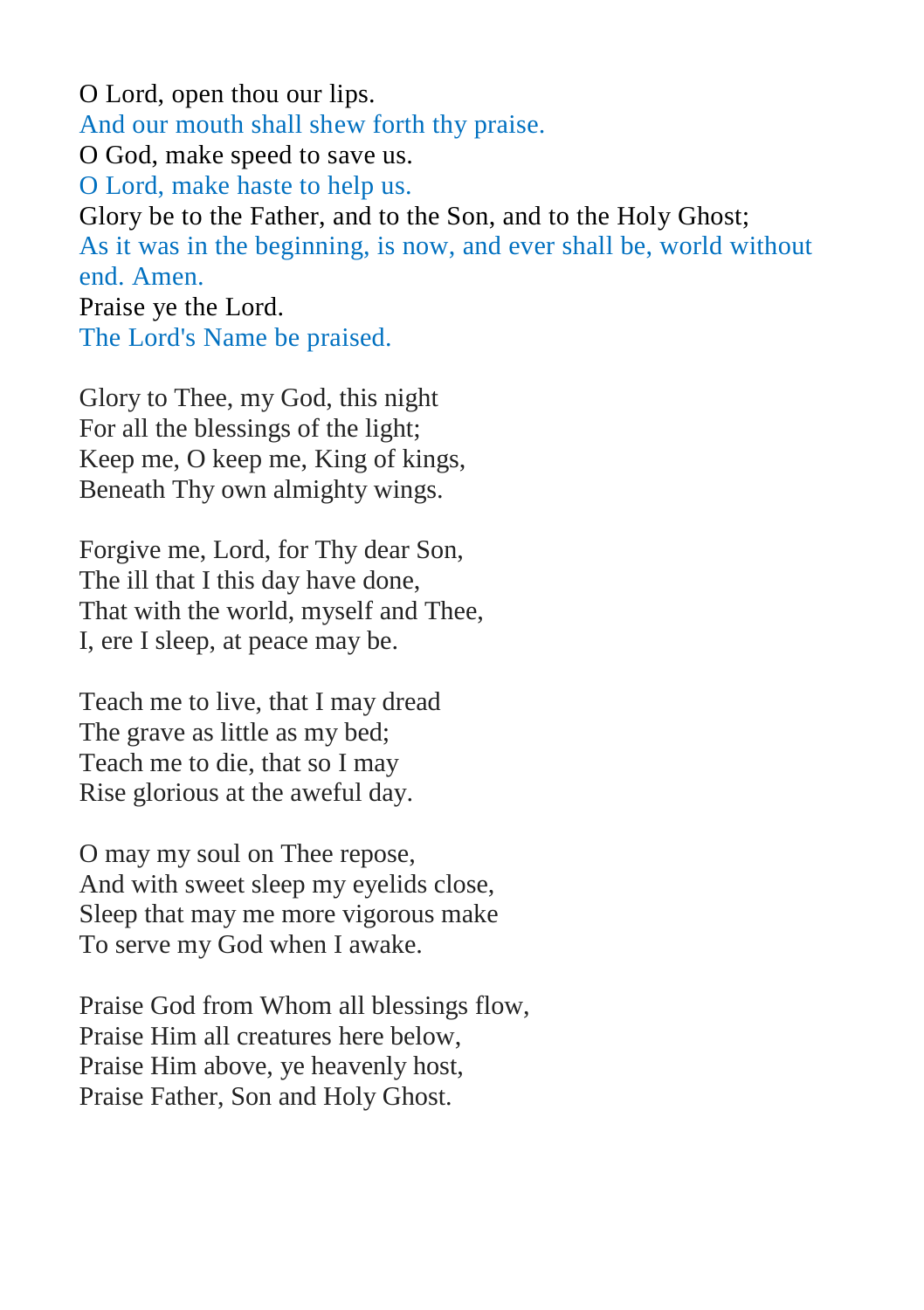(55: 1 - 19) HEAR my prayer, O God : and hide not thyself from my petition.

2 Take heed unto me, and hear me : how I mourn in my prayer, and am vexed.

3 The enemy crieth so, and the ungodly cometh on so fast : for they are minded to do me some mischief; so maliciously are they set against me.

4 My heart is disquieted within me : and the fear of death is fallen upon me.

5 Fearfulness and trembling are come upon me : and an horrible dread hath overwhelmed me.

6 And I said, O that I had wings like a dove : for then would I flee away, and be at rest.

7 Lo, then would I get me away far off : and remain in the wilderness. 8 I would make haste to escape : because of the stormy wind and tempest.

9 Destroy their tongues, O Lord, and divide them : for I have spied unrighteousness and strife in the city.

10 Day and night they go about within the walls thereof : mischief also and sorrow are in the midst of it.

11 Wickedness is therein : deceit and guile go not out of their streets. 12 For it is not an open enemy, that hath done me this dishonour : for then I could have borne it.

13 Neither was it mine adversary, that did magnify himself against me : for then peradventure I would have hid myself from him.

14 But it was even thou, my companion : my guide, and mine own familiar friend.

15 We took sweet counsel together : and walked in the house of God as friends.

16 Let death come hastily upon them, and let them go down quick into hell : for wickedness is in their dwellings, and among them.

17 As for me, I will call upon God : and the Lord shall save me.

18 In the evening, and morning, and at noon-day will I pray, and that instantly : and he shall hear my voice.

(continued over the page)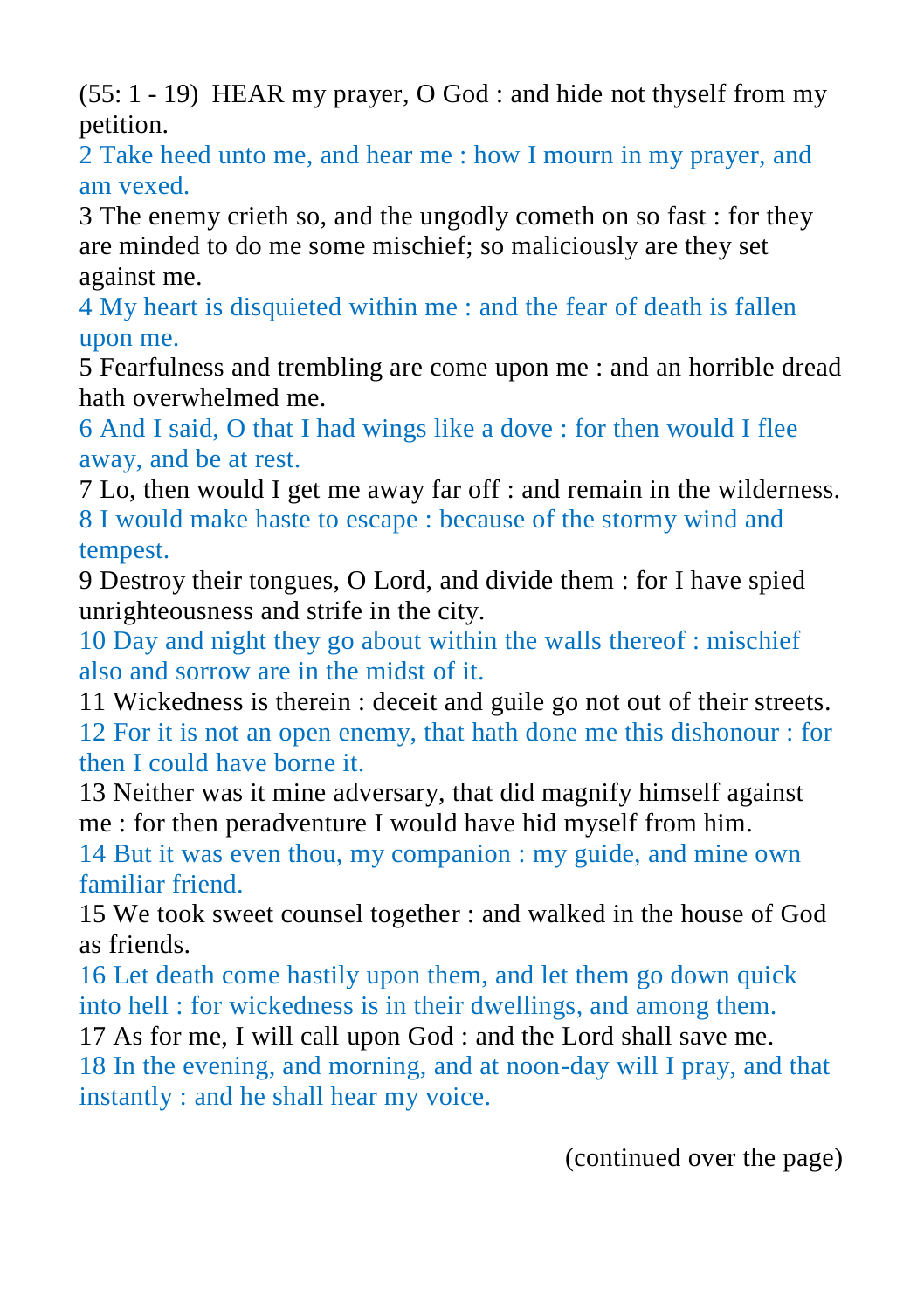19 It is he that hath delivered my soul in peace from the battle that was against me : for there were many with me. Glory be to the Father, and to the Son, and to the Holy Ghost;

As it was in the beginning, is now, and ever shall be, world without end. Amen.

A Reading from the Book of the Deuteronomy.

"You shall therefore love the LORD your God, and keep his charge, his statutes, his ordinances, and his commandments always. And consider this day (since I am not speaking to your children who have not known or seen it), consider the discipline of the LORD your God, his greatness, his mighty hand and his outstretched arm, his signs and his deeds which he did in Egypt to Pharaoh the king of Egypt and to all his land; and what he did to the army of Egypt, to their horses and to their chariots; how he made the water of the Red Sea overflow them as they pursued after you, and how the LORD has destroyed them to this day; and what he did to you in the wilderness, until you came to this place; and what he did to Dathan and Abi'ram the sons of Eli'ab, son of Reuben; how the earth opened its mouth and swallowed them up, with their households, their tents, and every living thing that followed them, in the midst of all Israel; for your eyes have seen all the great work of the LORD which he did. "You shall therefore keep all the commandment which I command you this day, that you may be strong, and go in and take possession of the land which you are going over to possess, and that you may live long in the land which the LORD swore to your fathers to give to them and to their descendants, a land flowing with milk and honey. For the land which you are entering to take possession of it is not like the land of Egypt, from which you have come, where you sowed your seed and watered it with your feet, like a garden of vegetables; but the land which you are going over to possess is a land of hills and valleys, which drinks water by the rain from heaven, a land which the LORD your God cares for; the eyes of the LORD your God are always upon it, from the beginning of the year to the end of the year.

*(continued over the page)*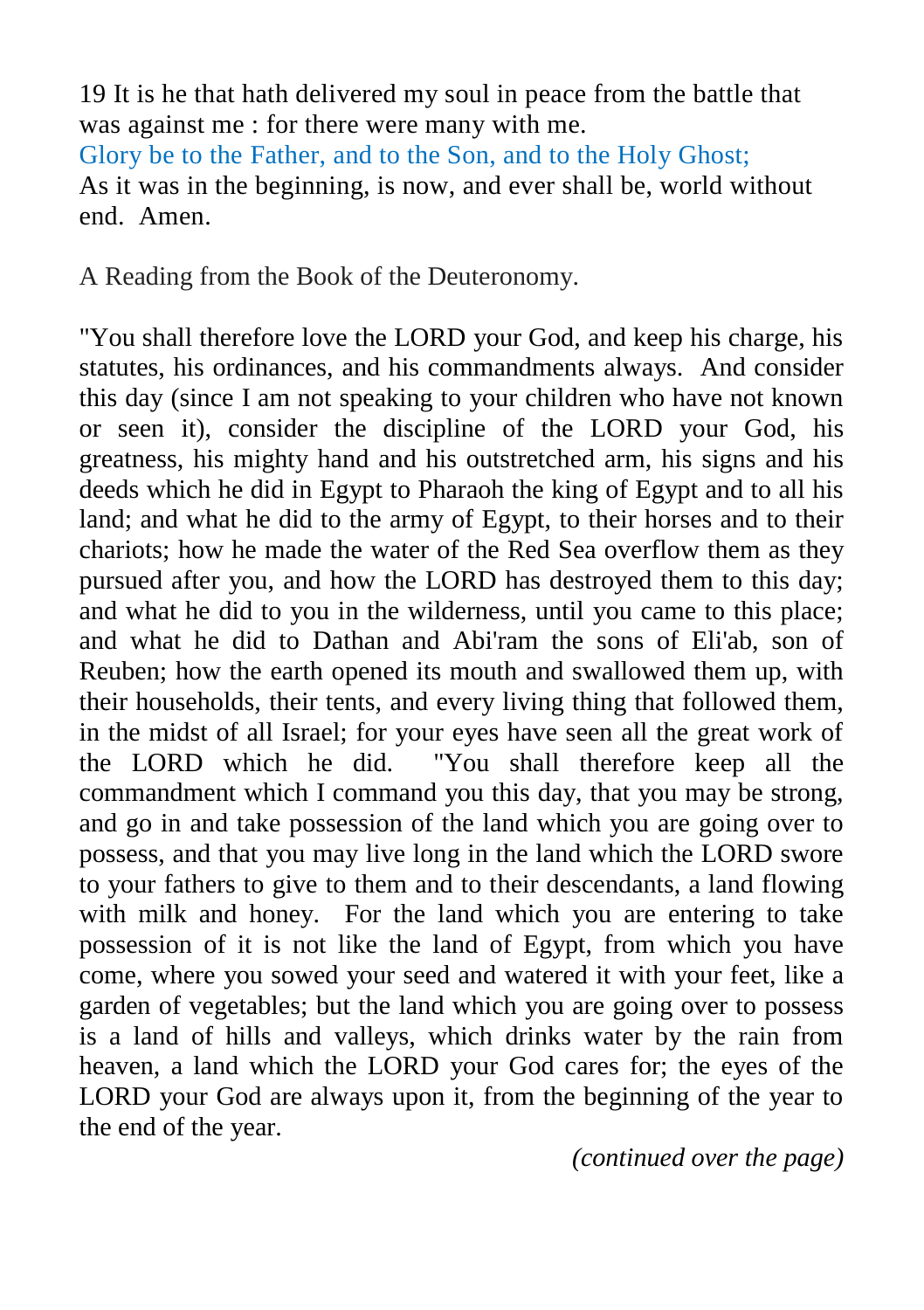"And if you will obey my commandments which I command you this day, to love the LORD your God, and to serve him with all your heart and with all your soul, he will give the rain for your land in its season, the early rain and the later rain, that you may gather in your grain and your wine and your oil. And he will give grass in your fields for your cattle, and you shall eat and be full.

Here endeth the first lesson.

Jesus is the Messiah, the radiant Light of God's Glory. Jesus is the Messiah, the radiant Light of God's Glory. He holds all creation together by His Word of power. Jesus is the Messiah, the radiant Light of God's Glory. Glory be to the Father, and to the Son, and to the Holy Ghost: Jesus is the Messiah, the radiant Light of God's Glory.

## *As the MAGNIFICAT is sung, the Presence of God (signified by the Altar) is honoured with incense.*

Seek ye first, the Kingdom of God and His righteousness: and all these things shall be added unto thee.

MY soul doth magnify the Lord : and my spirit hath rejoiced in God my Saviour.

For he hath regarded : the lowliness of his hand-maiden.

For behold, from henceforth : all generations shall call me blessed.

For he that is mighty hath magnified me : and holy is his Name.

And his mercy is on them that fear him : throughout all generations. He hath shewed strength with his arm : he hath scattered the proud in the imagination of their hearts.

He hath put down the mighty from their seat : and hath exalted the humble and meek.

He hath filled the hungry with good things : and the rich he hath sent empty away.

*(continued over the page)*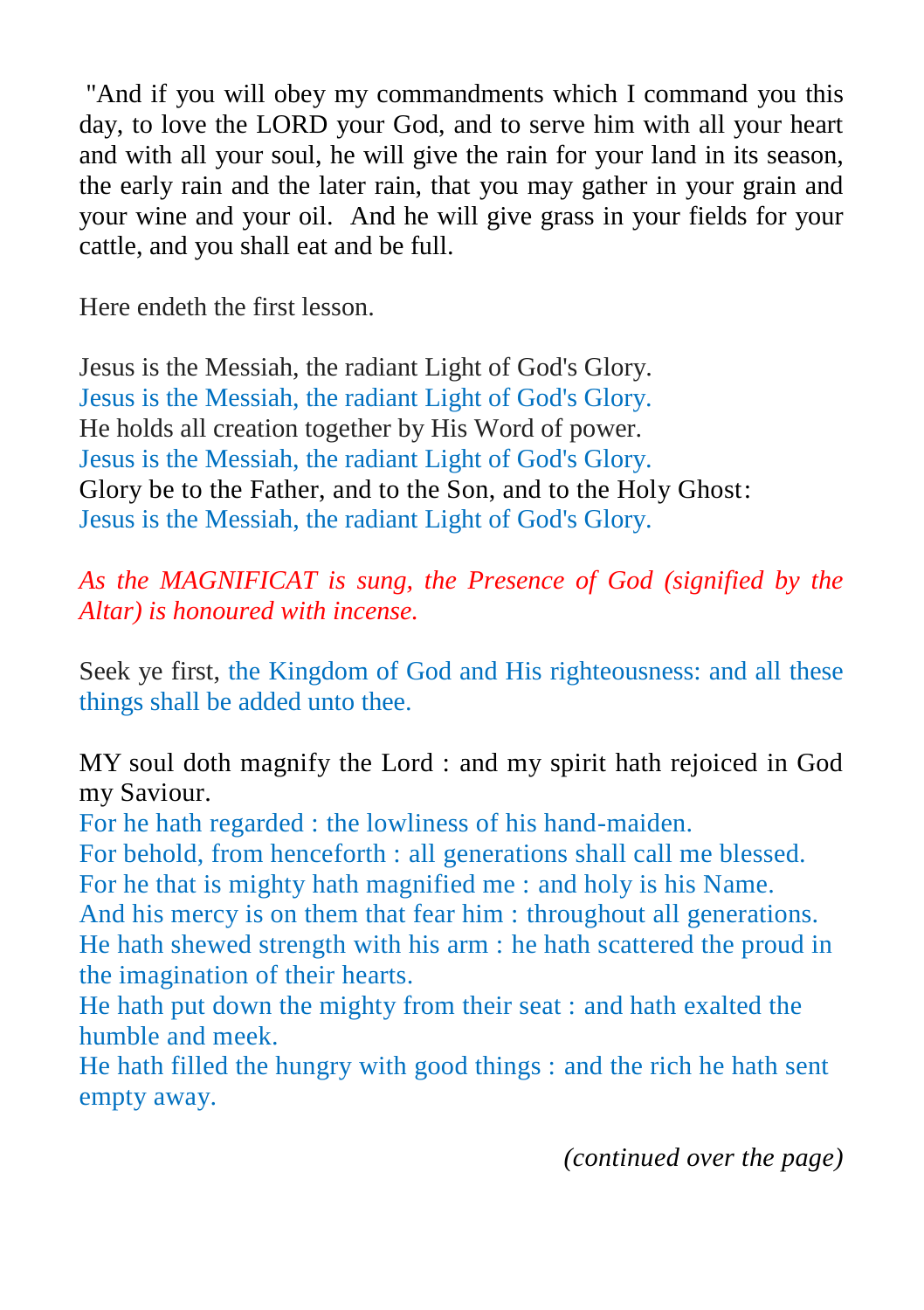He remembering his mercy hath holpen his servant Israel : as he promised to our forefathers, Abraham and his seed, for ever. Glory be to the Father, and to the Son : and to the Holy Ghost; As it was in the beginning, is now, and ever shall be : world without end. Amen.

Seek ye first, the Kingdom of God and His righteousness: and all these things shall be added unto thee.

A Reading from the Book of the Acts of the Apostles.

When it was decided that we should sail for Italy, they delivered Paul and some other prisoners to a centurion of the Augustan Cohort, named Julius. And embarking in a ship of Adramyt'tium, which was about to sail to the ports along the coast of Asia, we put to sea, accompanied by Aristar'chus, a Macedo'nian from Thessaloni'ca. The next day we put in at Sidon; and Julius treated Paul kindly, and gave him leave to go to his friends and be cared for. And putting to sea from there we sailed under the lee of Cyprus, because the winds were against us. And when we had sailed across the sea which is off Cili'cia and Pamphyl'ia, we came to Myra in Ly'cia. There the centurion found a ship of Alexandria sailing for Italy, and put us on board. We sailed slowly for a number of days, and arrived with difficulty off Cni'dus, and as the wind did not allow us to go on, we sailed under the lee of Crete off Salmo'ne. Coasting along it with difficulty, we came to a place called Fair Havens, near which was the city of Lase'a. As much time had been lost, and the voyage was already dangerous because the fast had already gone by, Paul advised them, saying, "Sirs, I perceive that the voyage will be with injury and much loss, not only of the cargo and the ship, but also of our lives." But the centurion paid more attention to the captain and to the owner of the ship than to what Paul said. And because the harbour was not suitable to winter in, the majority advised to put to sea from there, on the chance that somehow they could reach Phoenix, a harbour of Crete, looking northeast and southeast, and winter there.

Here endeth the second lesson.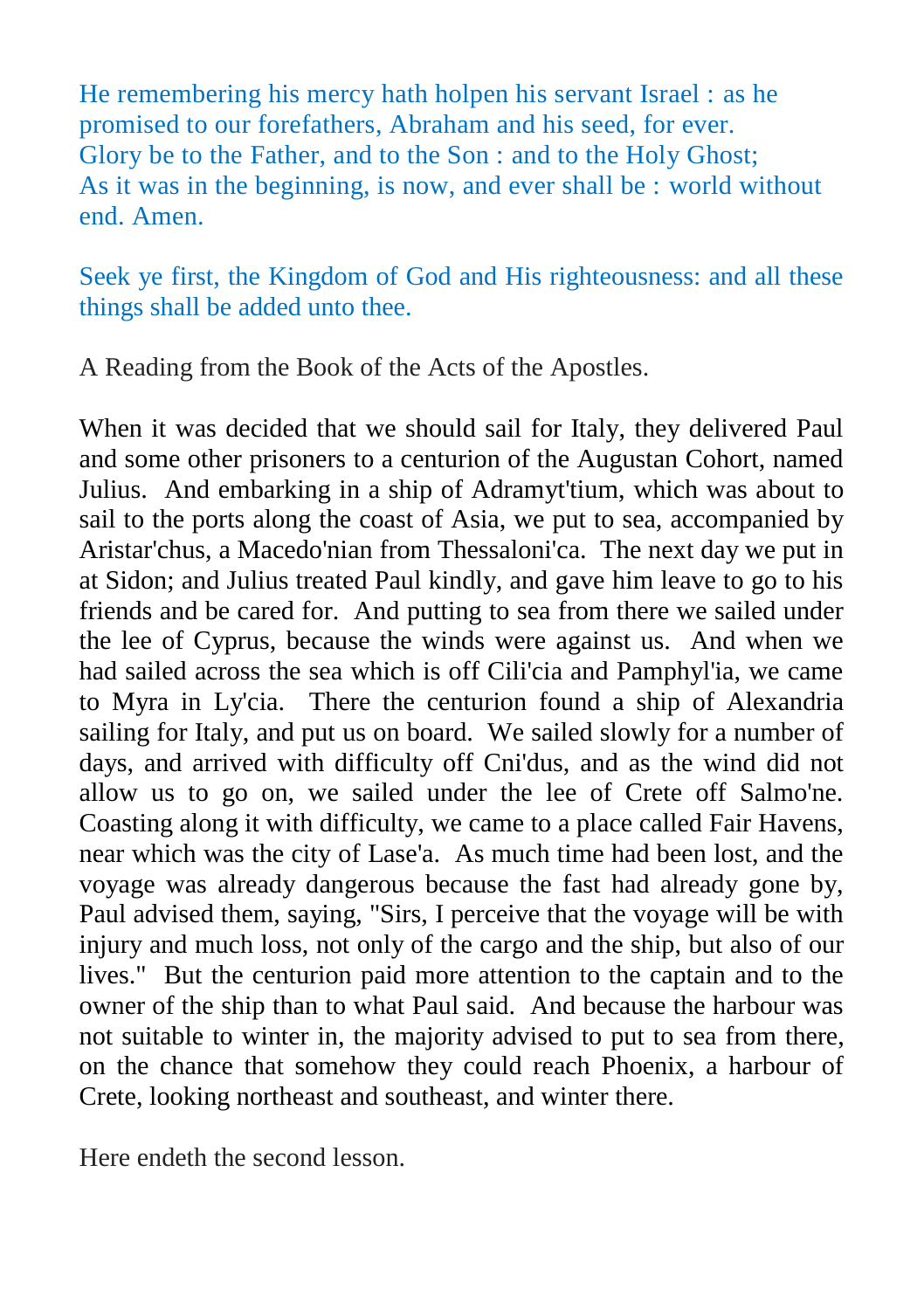LORD, now lettest thou thy servant depart in peace : according to thy word.

For mine eyes have seen : thy salvation:

Which thou hast prepared : before the face of all people;

To be a light to lighten the Gentiles : and to be the glory of thy people Israel.

Glory be to the Father, and to the Son : and to the Holy Ghost;

As it was in the beginning, is now, and ever shall be : world without end. Amen.

## I BELIEVE in God

the Father Almighty, Maker of heaven and earth: And in Jesus Christ his only Son our Lord, Who was conceived by the Holy Ghost, Born of the Virgin Mary, Suffered under Pontius Pilate, Was crucified, dead, and buried: He descended into hell; The third day he rose again from the dead; He ascended into heaven, And sitteth on the right hand of God the Father Almighty; From thence he shall come to judge the quick and the dead.

I believe in the Holy Ghost; The holy Catholick Church; The Communion of Saints; The Forgiveness of sins;

The Resurrection of the body, And the Life everlasting. Amen.

The Lord be with you. And with thy spirit. Let us pray. Lord, have mercy upon us. Christ, have mercy upon us. Lord, have mercy upon us.

### OUR Father,

which art in heaven, Hallowed be thy Name, Thy kingdom come, Thy will be done, in earth as it is in heaven. Give us this day our daily bread; And forgive us our trespasses, As we forgive them that trespass against us;

And lead us not into temptation, But deliver us from evil. Amen.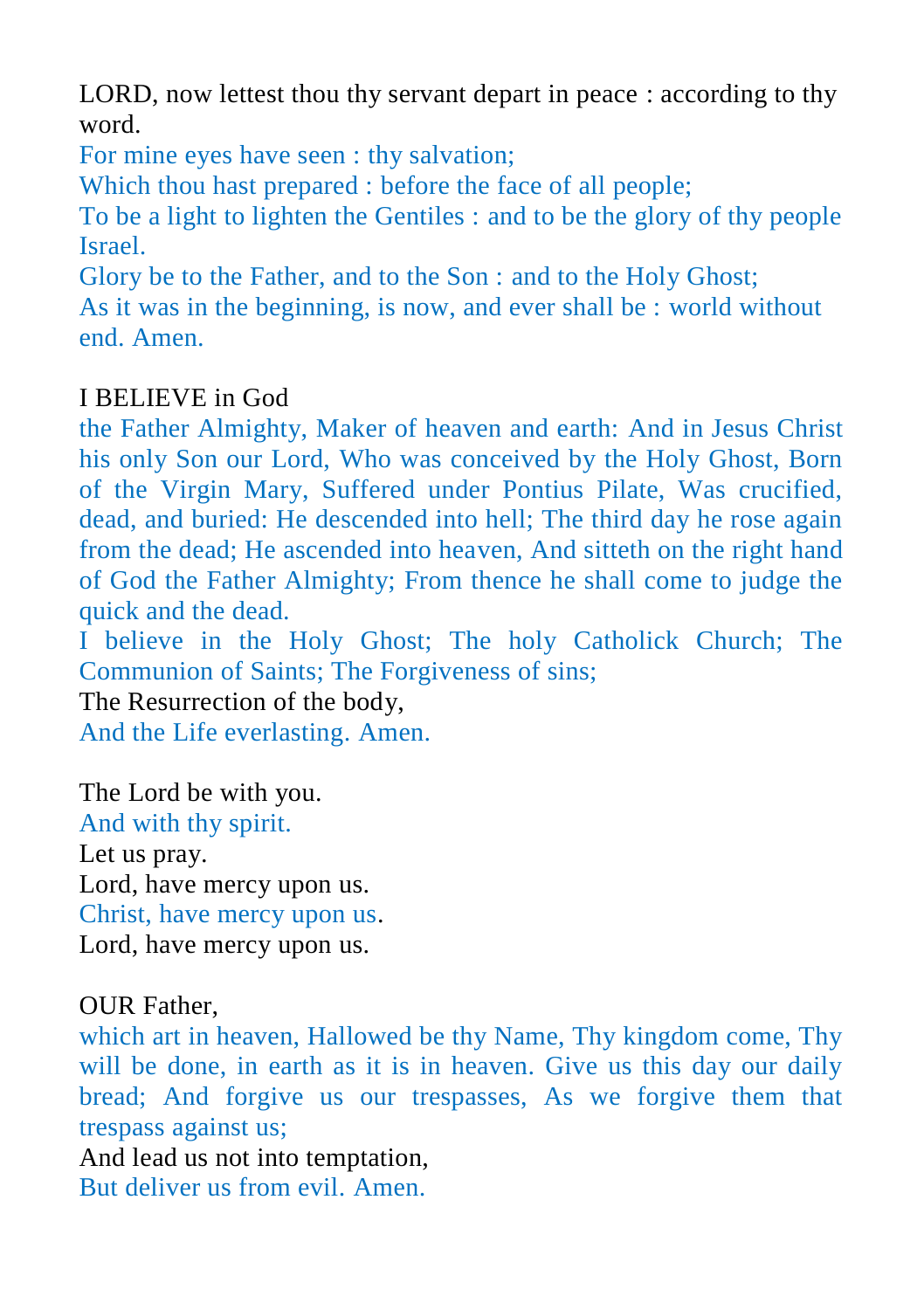O Lord, shew thy mercy upon us. And grant us thy salvation. O Lord, save the Queen. And mercifully hear us when we call upon thee. Endue thy Ministers with righteousness. And make thy chosen people joyful. O Lord, save thy people. And bless thine inheritance. Give peace in our time, O Lord. Because there is none other that fighteth for us, but only thou, O God. O God, make clean our hearts within us. And take not thy Holy Spirit from us.

O GOD, the strength of all them that put their trust in thee, mercifully accept our prayers; and because through the weakness of our mortal nature we can do no good thing without thee, grant us the help of thy grace, that in keeping of thy commandments we may please thee, both in will and deed; through Jesus Christ our Lord; who livest and reignest, with Thee in the unity of the Holy Ghost, God, throughout all ages, world without end. Amen.

O GOD, from whom all holy desires, all good counsels, and all just works do proceed: Give unto thy servants that peace which the world cannot give; that both our hearts may be set to obey thy commandments, and also that by thee we being defended from the fear of our enemies may pass our time in rest and quietness; through the merits of Jesus Christ our Saviour. Amen.

LIGHTEN our darkness, we beseech thee, O Lord; and by thy great mercy defend us from all perils and dangers of this night; for the love of thy only Son, our Saviour, Jesus Christ. Amen.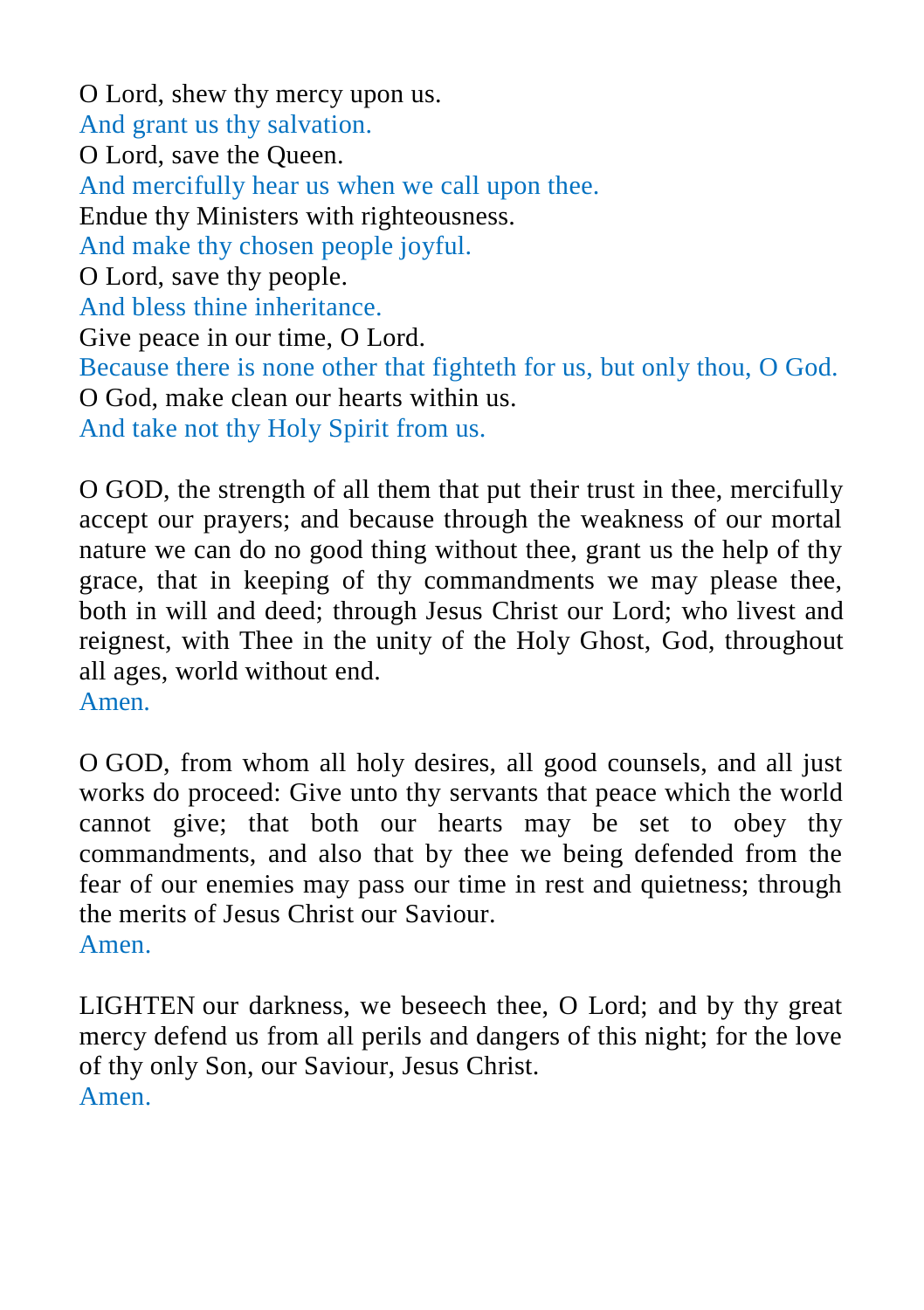The Lord be with you. And with thy spirit. Let us bless the Lord. Thanks be to God. May the souls of the departed, through the mercy and love of God, rest in peace. Amen.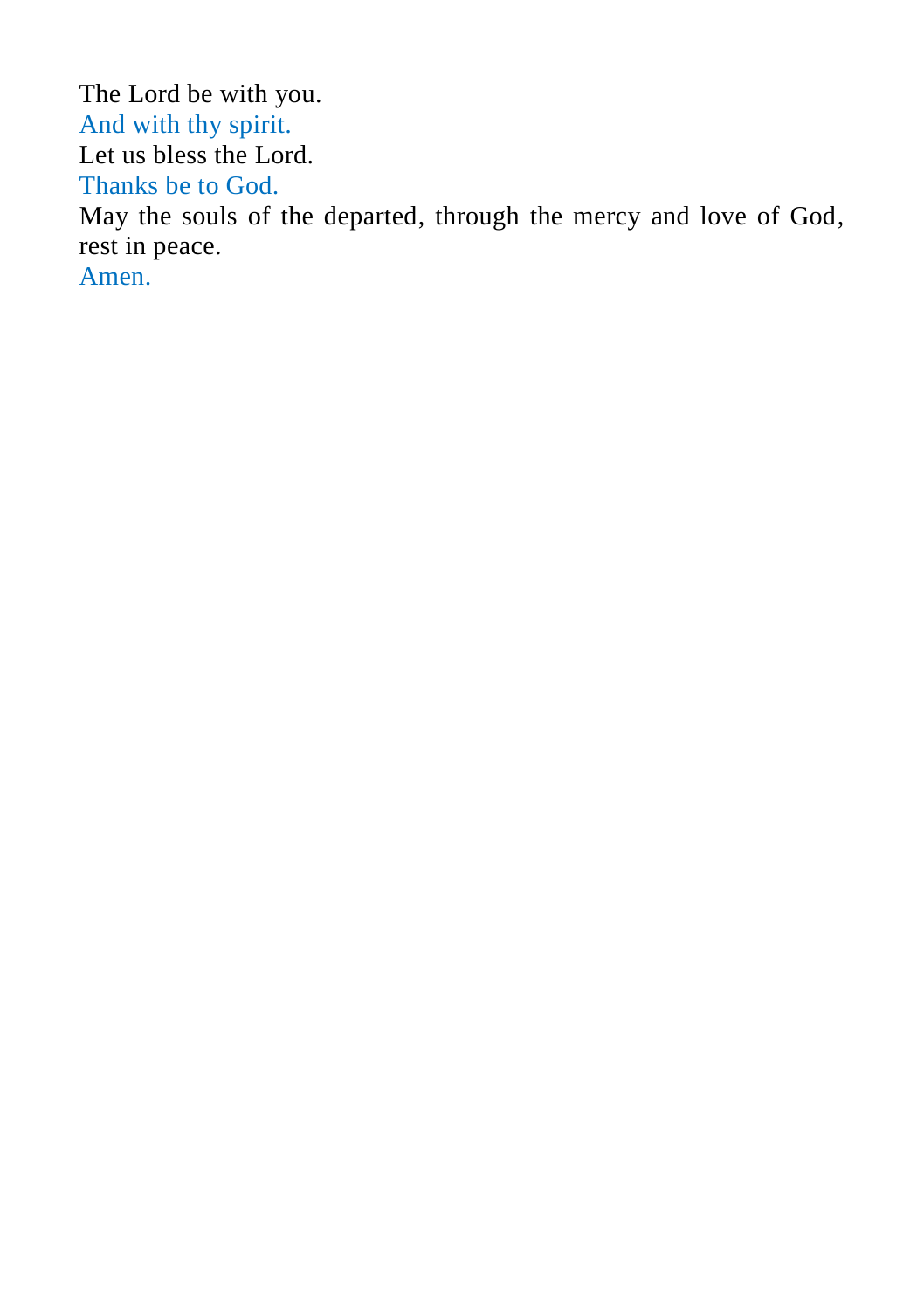## *The Altar is prepared for Benediction during the hymn that precedes the Liturgy. A bell rings and the Sacrament is brought to the Altar.*

Jesus, Thou Joy of loving hearts, Thou Fount of life, Thou Light of men, From the best bliss that earth imparts, We turn unfilled to Thee again.

Thy truth unchanged hath ever stood; Thou savest those that on Thee call; To them that seek Thee, Thou art good, To them that find Thee, all in all!

We taste Thee, O Thou living Bread, And long to feast upon Thee still; We drink of Thee, the Fountain-head, And thirst our souls from Thee to fill!

Our restless spirits yearn for Thee, Where'er our changeful lot is cast; Glad when Thy gracious smile we see, Blest, when our faith can hold Thee fast.

O Lord, be Thou our strength and stay! Make all our moments calm and bright, Chase all dark thoughts of sin away, Shed o'er us here Thy holy light.

> Words: C12 Latin Tr Ray Palmer 1808 - 87 Music: Eisenbach Melody by JB Schein 1586 - 1630 In his revised Cantional 1645 Harmony by JS Bach 1685 - 1750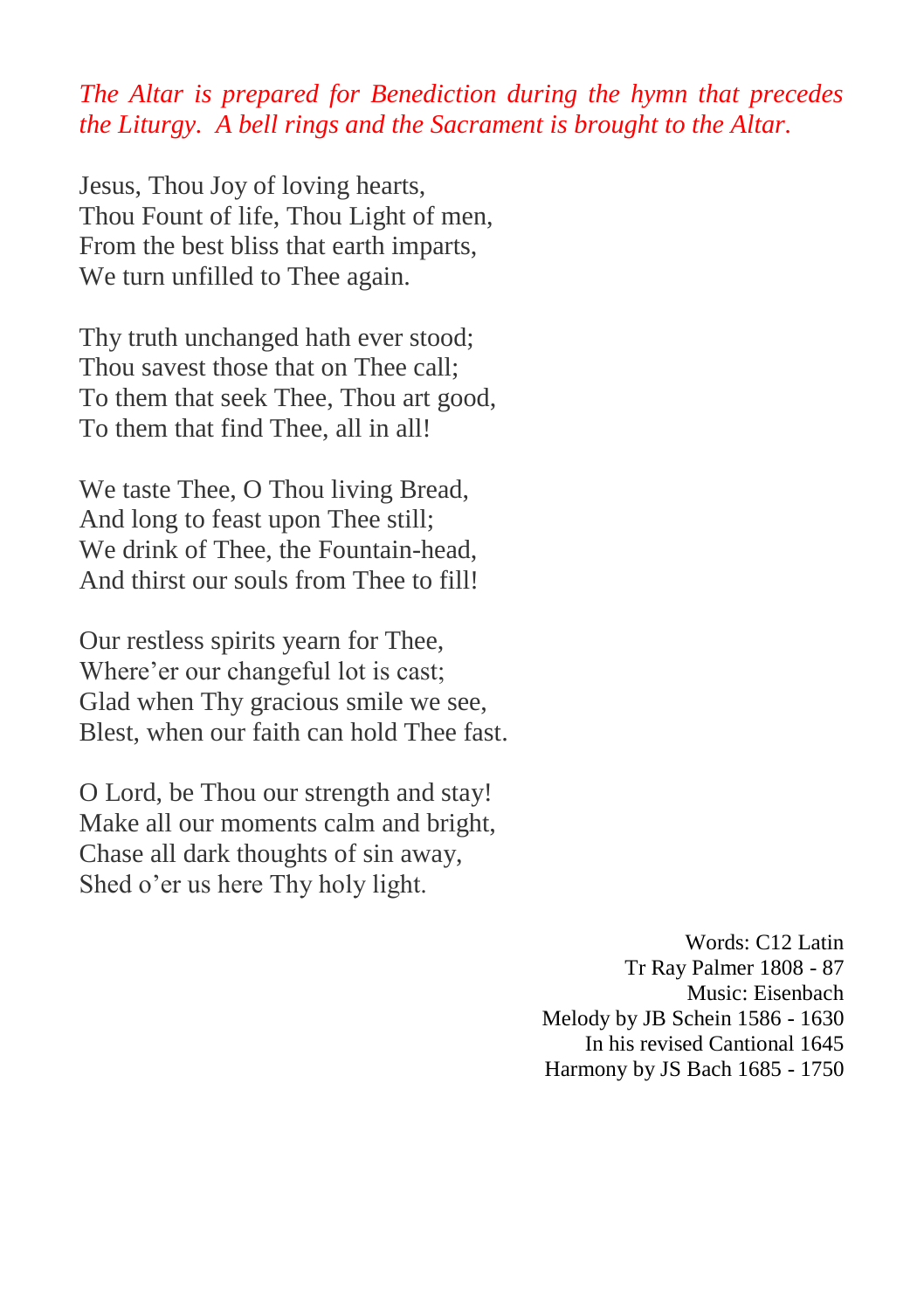*The Presence of Christ in the Sacrament is honoured with incense as the following hymn is sung:*

O salutaris Hostia, Quae caeli pandis ostium: Bella premunt hostilia, Da robur, fer auxilium.

Uni trinoque Domino Sit sempiterna gloria, Qui vitam sine termino Nobis donet in patria. Amen.

*O saving Victim, opening wide The gate of Heaven to man below, Our foes press hard on every side, Thine aid supply, Thy strength bestow.*

*All praise and thanks to Thee ascend For evermore, blest One in Three, And grant us life that shall not end, In our true native land with Thee. Amen.*

### *A Period of silence follows.*

Visita, quæsumus, Dómine, habitatiónem istam, et omnes insídias inimíci ab ea longe repélle: Angeli tui sancti hábitent in ea, qui nos in pace custódiant; et benedíctio tua sit super nos semper. Per Dóminum nostrum Jesum Christum. Amen.

Benedictus Deus. Benedictum Nomen Sanctum eius Benedictus Iesus Christus, verus Deus et verus homo Benedictum Nomen Iesu Benedictus Iesus in sanctissimo altaris Sacramento Benedictus Sanctus Spiritus, Paraclitus Benedictus Deus in Angelis suis, et in Sanctis suis

*Visit, we beseech Thee, O Lord, this dwelling and drive far from it all assaults of the enemy; let Your holy angels dwell herein that we may be kept in peace and Your blessing always rest upon us, through Jesus Christ our Lord. Amen.*

*Blessed be God. Blessed be His holy Name. Blessed be Jesus Christ, true God and true man. Blessed be the Name of Jesus. Blessed be Jesus in the most holy Sacrament of the Altar. Blessed be the Holy Ghost, the Paraclete. Blessed be God in His angels and in His saints.*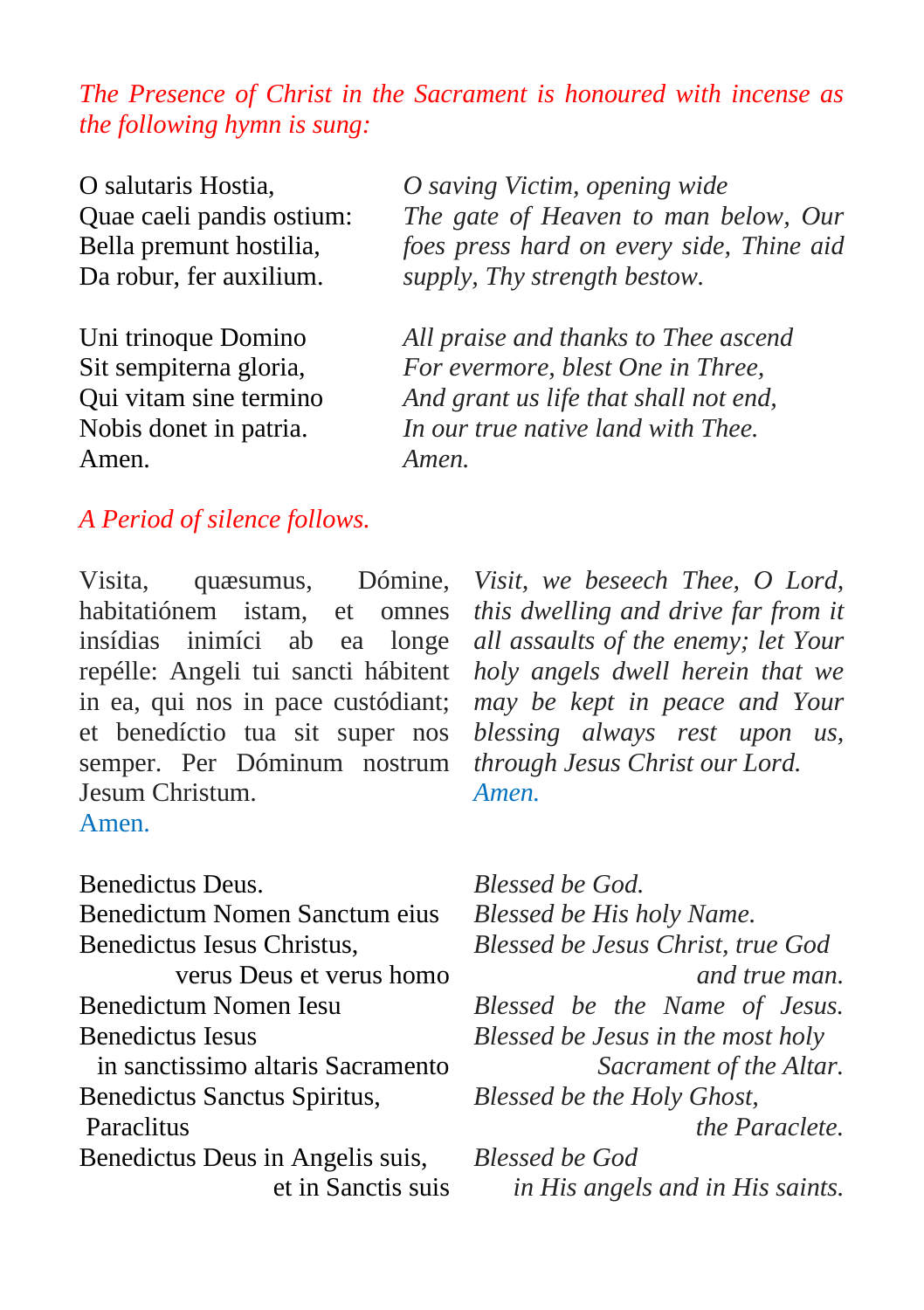Sit Benedicatus laudatusque sanctificatusque et adoratus Jesus Christus in cathedram gloriae Suae. Et in sanctissimo altaris Sacramento

*Blessed, praised, hallowed and adored be Jesus Christ on His throne of glory.* 

*And in the most holy Sacrament of the Altar.*

*The Presence of Christ is then honoured with incense again during the following hymn:*

Tantum ergo Sacramentum Veneremur cernui: Et antiquum documentum Novo cedat ritui: Præstet fides supplementum Sensuum defectui.

Genitori, Genitoque ahojLaus et Jubilatio, Salus, honor, virtus quoque Sit et benedictio: Procedenti ab utroque Compar sit laudatio. Amen.

*Therefore, we before Him bending, This great Sacrament revere; Types and shadows have their ending, For the newer rite is here; Faith our outward sense befriending Makes the inward vision clear.*

*Glory let us give and blessing, To the Father and the Son, Honour, might and praise addressing While eternal ages run; Ever to His love confessing, Who from Both with Both is One. Amen.*